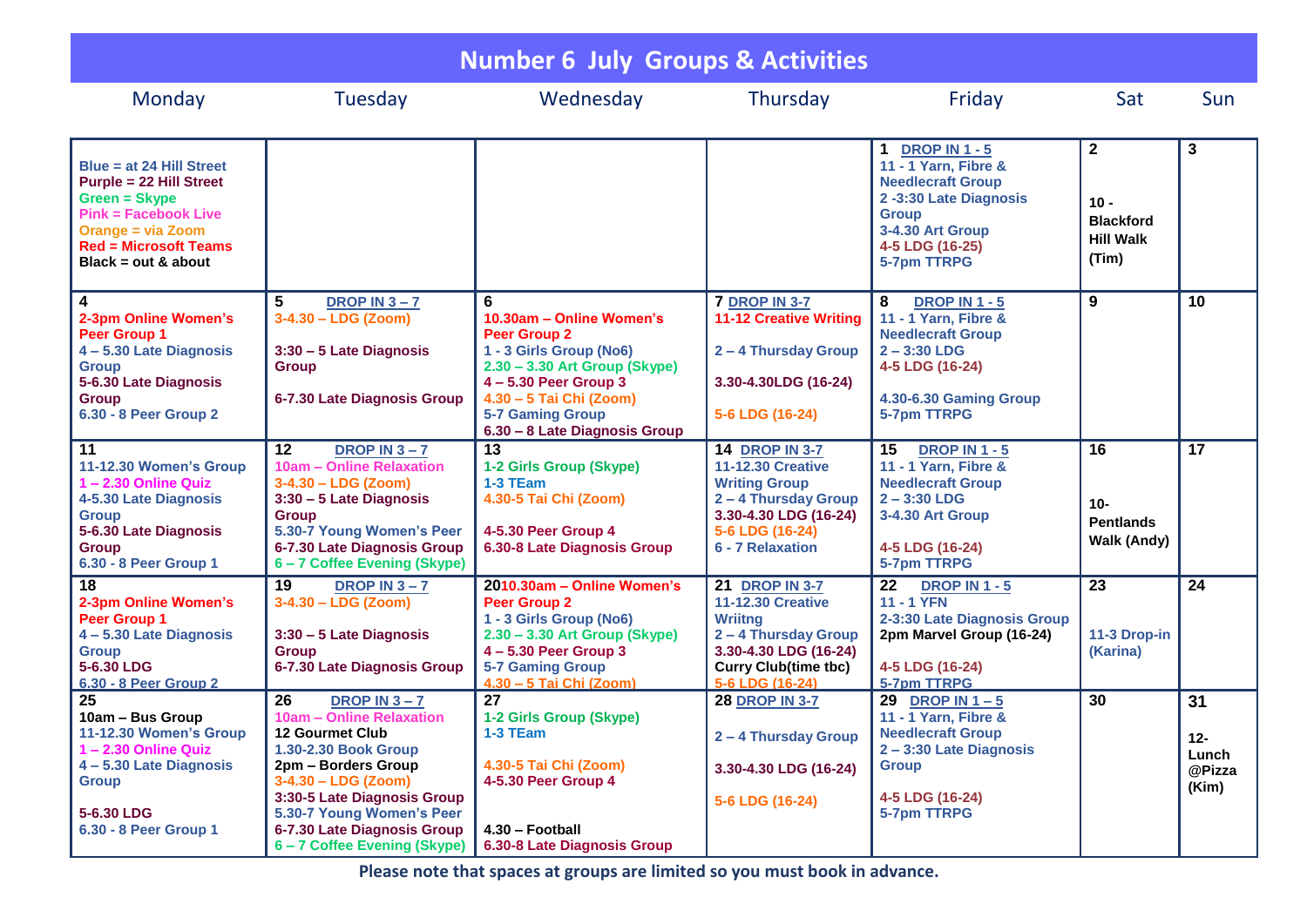| <b>Group/activity (in</b> | <b>Group Descriptions</b>                                                                                                                                                                                                           |  |
|---------------------------|-------------------------------------------------------------------------------------------------------------------------------------------------------------------------------------------------------------------------------------|--|
| alphabetical order)       |                                                                                                                                                                                                                                     |  |
| <b>Art Group</b>          | Meets online via Skype on the 1 <sup>st</sup> and 3 <sup>rd</sup> Wednesday of the month from 2.30-3.30pm and in person at Number 6 every other Friday from 3-                                                                      |  |
|                           | 4.30pm. The group provides the opportunity to meet other people to talk about arts and crafts that you enjoy and to participate in simple                                                                                           |  |
|                           | drawing and painting exercises. For more information about the Skype group please contact Ashley: ashley.mclennan@aiscotland.org.uk<br>and for information about the in-person group contact Zaid: zaid.al-nayazi@aiscotland.org.uk |  |
| <b>Book Group</b>         | Meets from 1.30-2.30pm on the 4 <sup>th</sup> Tuesday of every month, in the training room at Hill Street. We choose a book to read each month,                                                                                     |  |
|                           | discuss that book during the group and then spend a bit of time considering the book for the next group. The group is currently full, but if                                                                                        |  |
|                           | you are interested in joining, then let Matthew know (matthew.day@aiscotland.org.uk), as there may be remote options or you could be a                                                                                              |  |
|                           | reserve for anyone not able to make it in any given month.                                                                                                                                                                          |  |
| <b>Borders Group</b>      | This is a closed group for people living in the Borders. For more information please contact Ashley at: Ashley.mclennan@aiscotland.org.uk                                                                                           |  |
| <b>Bus Group</b>          | This month the group will be on Monday 25 <sup>th</sup> July, we will be taking the 23 route. We'll get a bus and short walk to Greenbank and take the                                                                              |  |
|                           | 23 all the way to Trinity. Meet at Number 6 at 10am. For more details please contact Maff at: matthew.day@aiscotland.org.uk                                                                                                         |  |
| <b>Coffee Evening</b>     | Meets on Skype from 6-7pm on the 2 <sup>nd</sup> and 4 <sup>th</sup> Tuesday of the month. This is a safe and confidential space where we chat about how our                                                                        |  |
| (online)                  | week has been, any worries we have and just about life in general. This is a closed group but please contact Zaid if you would like more                                                                                            |  |
|                           | information: zaid.al-nayazi@aiscotland.org.uk                                                                                                                                                                                       |  |
| <b>Creative Writing</b>   | We run an online group on the 1 <sup>st</sup> Thursday of the month and an in-person group at Number 6 on the 3 <sup>rd</sup> Thursday of the month. During the                                                                     |  |
|                           | session the staff facilitator leads one or two short writing exercises. We use prompts to come up with poems, prose and short stories and                                                                                           |  |
|                           | participants are encouraged to read out their work if they feel comfortable doing so. For more information please contact Karina:                                                                                                   |  |
|                           | karina.williams@aiscotland.org.uk                                                                                                                                                                                                   |  |
| <b>Curry Club</b>         | This month's Curry Club will be on Thursday 21 <sup>st</sup> July, venue tbc. Please email Karina by 11 <sup>th</sup> July if you would like to book a                                                                              |  |
|                           | place:karina.williams@aiscotland.org.uk.                                                                                                                                                                                            |  |
| <b>Drop-ins</b>           | We are now open for drop-in on the following days & times: Tuesdays 3-7pm; Thursdays 3-7pm; Fridays 1-5pm, plus one Saturday per                                                                                                    |  |
|                           | month. Anyone registered with Number 6 is welcome to come along to the building to use the computer room, any meeting rooms that are                                                                                                |  |
|                           | available at the time and the pool room on a Friday. If a room is free for use in drop-in times, the door will be open. There will be no access<br>to the staff office. For more information, please speak to any member of staff.  |  |
| <b>Football</b>           | Meets on the 4 <sup>th</sup> Wednesday of the month at the World of Football, Corn Exchange. Meet outside the pitches at 4:20pm, for a 4:30pm start.                                                                                |  |
|                           | Please email Maff if you would like to come along: matthew.day@aiscotland.org.uk                                                                                                                                                    |  |
| <b>Gaming Group</b>       | Takes place at Number 6 on the 1 <sup>st</sup> and 3 <sup>rd</sup> Wednesday of the month from 5-7pm. We have also set up a Discord group - this is the place to                                                                    |  |
|                           | post questions and suggestions or hang out and play remotely if you can't make it along in person. You can join the Discord with this link:                                                                                         |  |
|                           | https://discord.gg/M58yBFf4we or you can email Mo at: mo.donnachie@aiscotland.org.uk for more information about joining the group.                                                                                                  |  |
| <b>Girls Group</b>        | Alternates between Skype and Number 6. Skype sessions are on the 2 <sup>nd</sup> & 4 <sup>th</sup> Wednesday of the month from 1-2pm and in-person sessions                                                                         |  |
|                           | are on the 1 <sup>st</sup> and 3 <sup>rd</sup> Wednesday from 1-3pm. The group provides the opportunity to chat with other autistic women, take part in activities                                                                  |  |
|                           | and to build companionship. For more information please contact Kim for the No.6 groups: kim.maxwell@aiscotland.org.uk and Ashley for                                                                                               |  |
|                           | the online sessions: ashley.mclennan@aiscotland.org.uk                                                                                                                                                                              |  |
| <b>Gourmet Club</b>       | This month the group will be going to Ka Pao at St James Quarter on 26 <sup>th</sup> July. Meet at Number 6 at 12 noon. Please email Kim to book your                                                                               |  |
|                           | place: kim.maxwell@aiscotland.org.uk                                                                                                                                                                                                |  |

**Please note that spaces at groups are limited so you must book in advance.**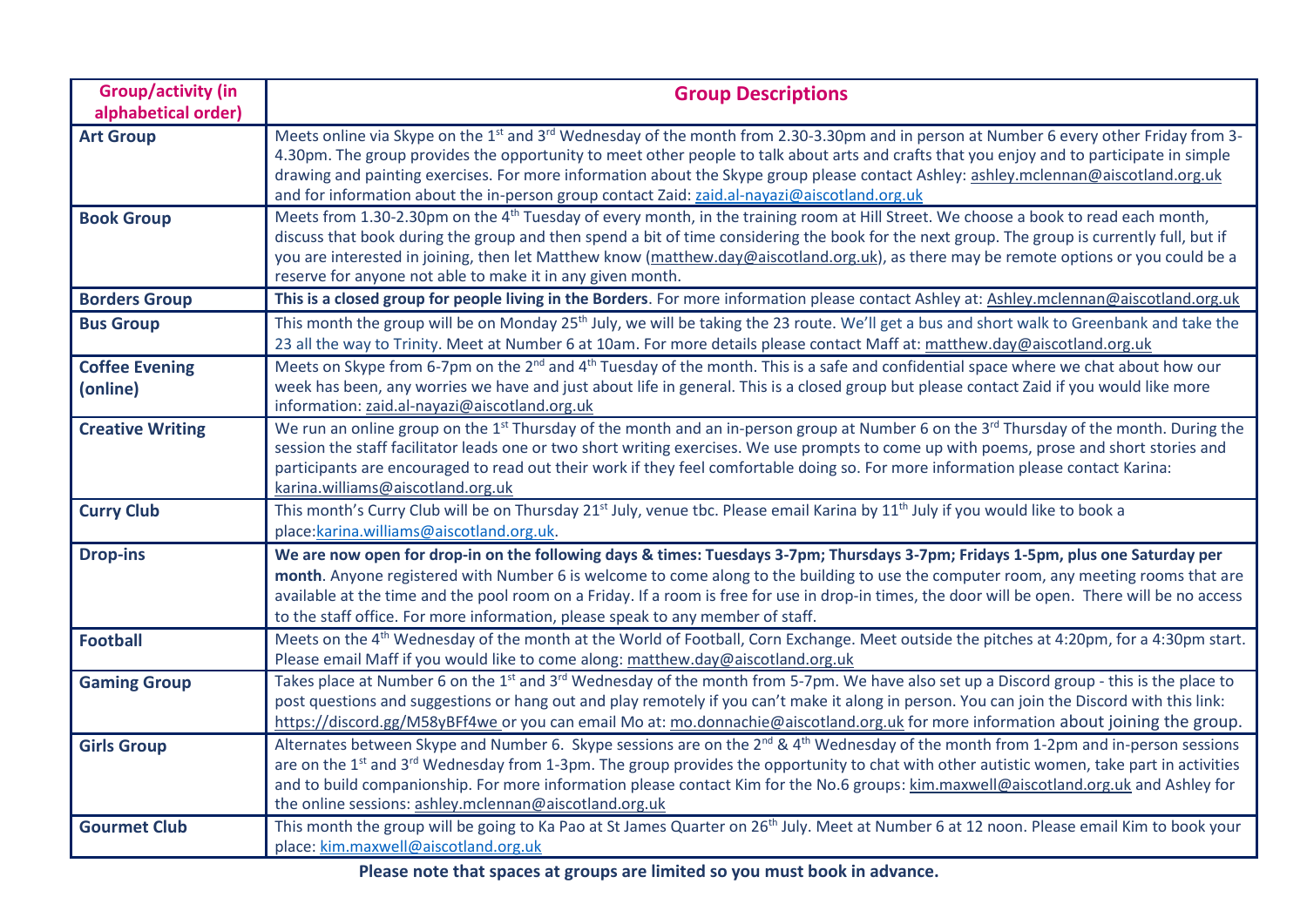| <b>Late Diagnosis Group</b>   | Late Diagnosis Group - Divided into 8 weekly sessions of 60-90mins, this is a discussion-based group to help you understand and adjust to                                     |  |
|-------------------------------|-------------------------------------------------------------------------------------------------------------------------------------------------------------------------------|--|
| (LDG)                         | your diagnosis, learn a bit about the history of autism, what it is, how it may (or may not) affect you and focus on developing your strengths                                |  |
|                               | and ameliorating your challenges.                                                                                                                                             |  |
|                               | Late Diagnosis Group - Women - This is a discussion based group to help you understand and adjust to your diagnosis, learn a bit about the                                    |  |
|                               | history of autism, what it is, how it may (or may not) affect you and focus on developing your strengths and ameliorating your challenges.                                    |  |
|                               | This is an LGBTQIA+ positive group and is primarily aimed at women and non-binary people who are comfortable in a space that centres the                                      |  |
|                               | experience of women.                                                                                                                                                          |  |
|                               | Late Diagnosis Group - 16-24 year olds - A Late Diagnosis course for young people.                                                                                            |  |
|                               | Please ask any member of staff for more information about any of the LDG groups.                                                                                              |  |
| <b>Marvel Group</b>           | A group for Marvel fans aged 16-24. The next Marvel Discussion Group will be on Friday 22 <sup>nd</sup> July – the group are going to see Thor: Love                          |  |
|                               | and Thunder at the cinema. Please email Maff if you would like to come along: matthew.day@aiscotland.org.uk                                                                   |  |
| <b>No6 TEam</b>               | Meets on the 2 <sup>nd</sup> and 4th Wednesday of the month from 1-3pm in the training room at Number 6. This is a group for Trans and non-binary                             |  |
| (Trans, Enby and More)        | people, as well as anyone questioning their gender. For more information please contact Mo: mo.donnachie@aiscotland.org.uk                                                    |  |
| <b>Peer Support</b>           | Monday (6:30pm) and Wednesdays (4pm) in the Training Room at Number 6. This social group is for anyone diagnosed autistic wishing to                                          |  |
|                               | chat with other autistics, in a space that is safe, non-judgemental, and all-inclusive. As this is a social group, topics of discussion are not                               |  |
|                               | decided beforehand, but emerge organically on the day. If you are interested in joining please email Karina at                                                                |  |
|                               | karina.williams@aiscotland.org.uk                                                                                                                                             |  |
| Quiz                          | Hosted through a closed group on Facebook on the second and fourth Monday of the month from 1pm to 2.30pm. Each quiz consists of 5                                            |  |
|                               | rounds containing 10 questions. Subjects for quiz rounds have been, but are not limited to, General Knowledge, Geography, Nature and the                                      |  |
|                               | Natural World, Food and Drink, Picture Rounds, Sci-fi and 80's pop. Suggestions for specific quiz rounds are always welcome. In order to                                      |  |
|                               | take part you will need a Facebook account and have contacted a member of staff to be added to the closed Facebook Quiz Group - from                                          |  |
|                               | there you can watch the quiz live. Past quizzes are stored in the Quiz Group section of The Number 6 Facebook page so you can go back and                                     |  |
|                               | a previous quiz at your own leisure. If you have any questions, or require more information, please contact Stew at                                                           |  |
|                               | stewart.campbell@aiscotland.org.uk                                                                                                                                            |  |
| <b>Relaxation Group</b>       | This relaxation session takes place on the 1 <sup>st</sup> & 3 <sup>rd</sup> Thursday of the month from 6-7pm at Number 6 (run by Zaid) and the 2nd & 4 <sup>th</sup> Tuesday |  |
|                               | from 10-10.30am on Facebook Live (run by Ashley). Staff read through a guided imagery script (e.g. walking you through a forest, floating on                                  |  |
|                               | a cloud, walking on a beach) or a progressive muscular relaxation which last 15 - 30 minutes. If you would like to join the in-person group                                   |  |
|                               | please contact Zaid: zaid.al-nayazi@aiscotland.org.uk Please note that the online group is open to anyone that is part of our private                                         |  |
|                               | Facebook Group, the Virtual Social Drop-In (see below).                                                                                                                       |  |
| Tai Chi (online)              | Takes place every Wednesday online via Zoom at either 4.30pm or 5pm depending on Andy's availability. This 30 minute session comprises                                        |  |
|                               | of warm up and warm down stretches, breathing exercises and a set of Tai Chi moves to combine breathing and movement. Contact Andy                                            |  |
|                               | to join the group or discuss it in more detail: andrew.horseman@aiscotland.org.uk                                                                                             |  |
| <b>Thursday Group</b>         | This discussion group is currently closed.                                                                                                                                    |  |
| <b>TTRPG (Table-top role-</b> | This group is now full and the waiting list is closed.                                                                                                                        |  |
| playing games)                |                                                                                                                                                                               |  |
| <b>Virtual Drop-in</b>        | We have created a virtual social drop-in on Facebook for anyone who is registered with Number 6. This is a closed group where service                                         |  |
| (Facebook)                    | users can chat to each other, share tips on how to stay well and generally stay in touch. This is a closed group so please contact Karina to                                  |  |
|                               | request an invite: karina.williams@aiscotland.org.uk                                                                                                                          |  |
| <b>Women's Group (over</b>    | This group is for women over 35. We meet at Number 6 on the second and fourth Monday of the month and chat about how we are doing,                                            |  |

**Please note that spaces at groups are limited so you must book in advance.**